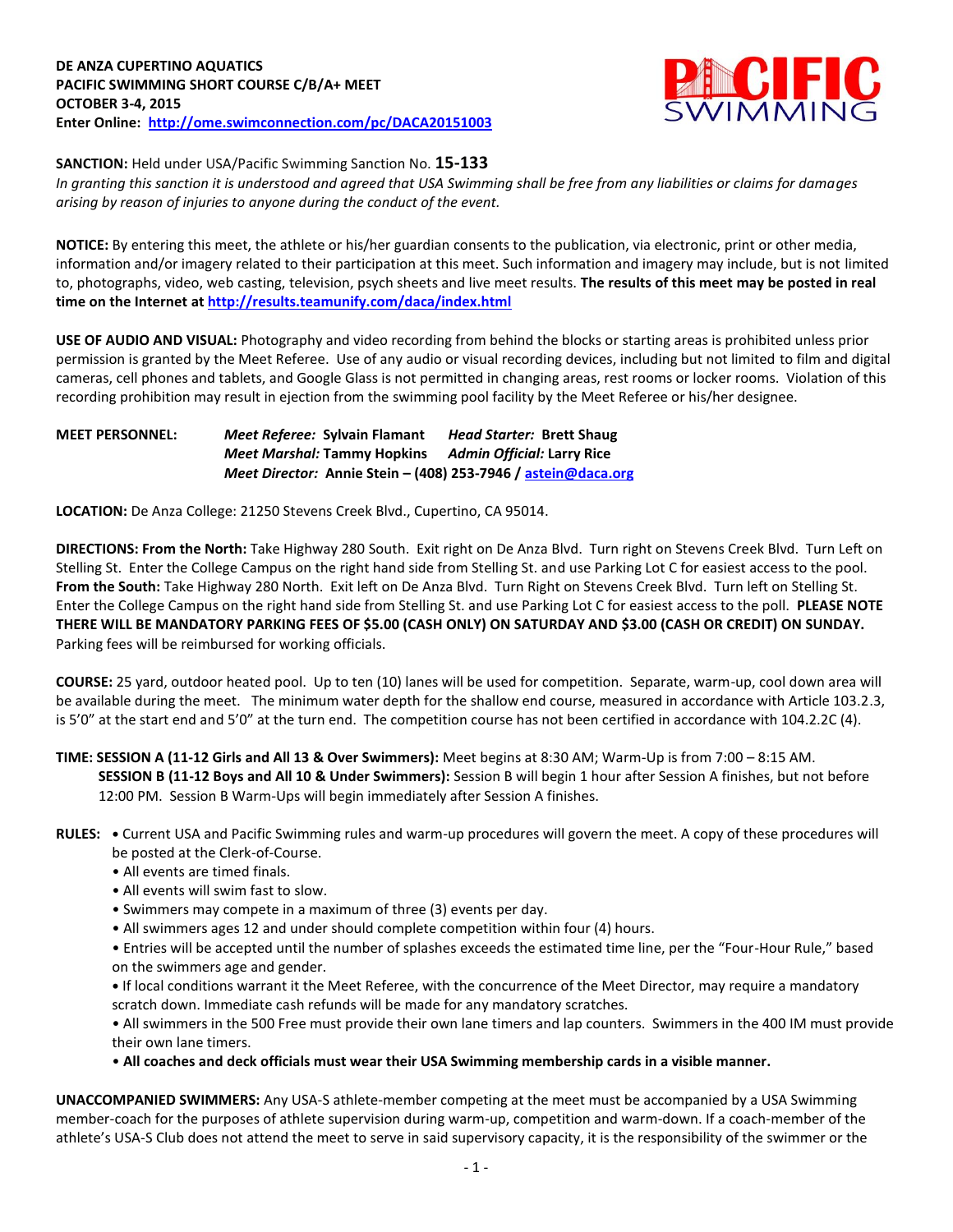swimmer's legal guardian to arrange for supervision by a USA-S member-coach. The Meet Director or Meet Referee may assist the swimmer in making arrangements for such supervision; however, it is recommended that such arrangements be made in advance of the meet by the athlete's USA-S Club Member-Coach.

**RACING STARTS:** Swimmers must be certified by a USA-S member-coach as being proficient in performing a racing start, or must start the race in the water. It is the responsibility of the swimmer or the swimmer's legal guardian to ensure compliance with this requirement.

**RESTRICTIONS:** • Smoking and the use of other tobacco products is prohibited on the pool deck, in the locker rooms, in spectator

- seating, on standing areas and in all areas used by swimmers, during the meet and during warm-up periods.
- Sale and use of alcoholic beverages is prohibited in all areas of the meet venue.
- No glass containers are allowed in the meet venue.
- No propane heater is permitted except for snack bar/meet operations.
- All shelters must be properly secured.
- There will be no swimmer/spectator seating on the pool deck.
- Changing into or out of swimsuits other than in locker rooms or other designated areas is prohibited.

• Destructive devices, to include but not limited to, explosive devices and equipment, firearms (open or concealed), blades, knives, mace, stun guns and blunt objects are strictly prohibited in the swimming facility and its surrounding areas. If observed, the Meet Referee or his/her designee may ask that these devices be stored safely away from the public or removed from the facility. Noncompliance may result in the reporting to law enforcement authorities and ejection from the facility. Law enforcement officers (LEO) are exempt per applicable laws.

**ELIGIBILITY:** • Swimmers must be current members of USA-S and enter their name and registration number on the meet entry card as they are shown on their Registration Card. If this is not done, it may be difficult to match the swimmer with the registration and times database. The meet host will check all swimmer registrations against the SWIMS database and if not found to be registered, the Meet Director shall accept the registration at the meet (a \$10 surcharge will be added to the regular registration fee). Duplicate registrations will be refunded by mail.

• Swimmers in the "A" Division must have met at least USA Swimming Motivational "A" minimum time standard. Swimmers in the "B" Division must have met at least the listed "B" minimum time standard. All entry times slower than the listed "B" time standard will be in the "C" Division.

• Entries with **"NO TIME" will be ACCEPTED.**

• Entry times submitted for this meet will be checked against a computer database and may be changed in accordance with Pacific Swimming Entry Time Verification Procedures.

• Disabled swimmers are welcome to attend this meet and should contact the Meet Director or Meet Referee regarding any special accommodations on entry times and seeding per Pacific Swimming policy.

• Swimmers 19 years of age and over may compete in the meet for time only, no awards. Such swimmers must have met standards for the 17-18 age group.

• The swimmer's age will be the age of the swimmer on the first day of the meet.

**ENTRY PRIORITY:** Zone 1N Swimmers entering online must do so by 11:59 PM, Wednesday, September 16<sup>th</sup> in order to receive priority acceptance to the meet. Zone 1N Swimmer's surface mail entries must be postmarked by Monday, September 14<sup>th</sup> in order to receive priority acceptance to the meet. **No swimmers other than those in Zone 1N may enter the meet until the preference period has concluded.**

**ENTRY FEES:** \$4.00 per event plus an \$8.00 participation fee per swimmer. Entries will be rejected if payment is not sent at time of request.

**ONLINE ENTRIES:** To enter online go to **<http://ome.swimconnection.com/pc/DACA20151003>** to receive an immediate entry confirmation. This method requires payment by credit card. Swim Connection, LLC charges a processing fee for this service, equal to \$1 per swimmer plus 5% of the total Entry Fees. Please note that the processing fee is a separate fee from the Entry Fees. If you do not wish to pay the processing fee, enter the meet using a mail entry. **Entering online is a convenience, is completely voluntary, and is in no way required or expected of a swimmer by Pacific Swimming.** Online entries will be accepted through 11:59 PM Wednesday, **September 23, 2015.**

**MAILED OR HAND DELIVERED ENTRIES**: Entries must be on the attached consolidated entry form. Forms must be filled out completely and printed clearly with swimmers best time. Entries must be postmarked by midnight, Monday, **September 21, 2015** or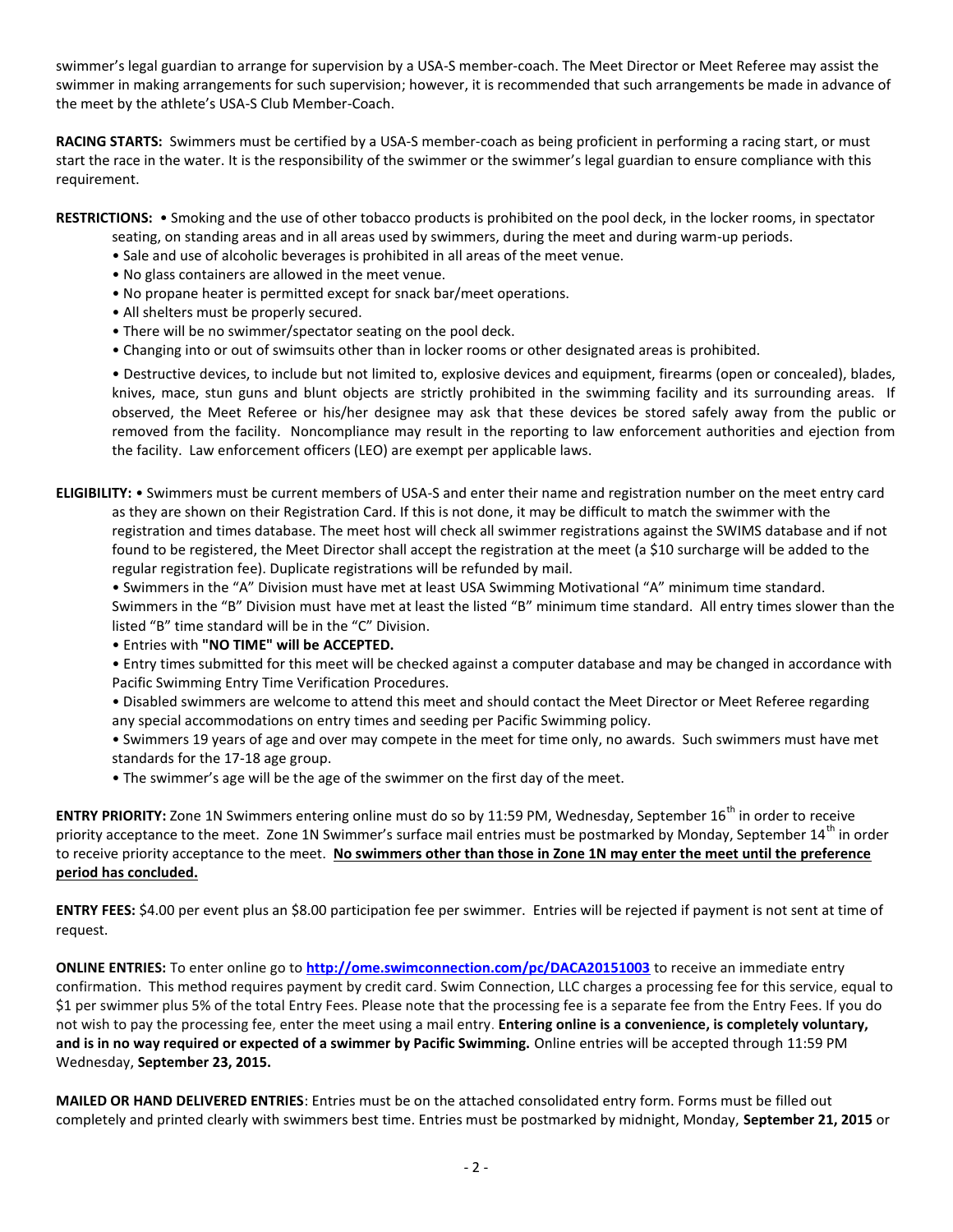hand delivered by 6:30 p.m. Wednesday, **September 23, 2015**. No late entries will be accepted. No refunds will be made, except mandatory scratch downs. Requests for confirmation of receipt of entries should include a self-addressed envelope.

## **Make check payable to**: **De Anza Cupertino Aquatics (DACA)**

| <b>Mail entries to: Annie Stein</b> | <b>Hand deliver entries to: DACA Meet Director</b> |
|-------------------------------------|----------------------------------------------------|
| 1080 S. De Anza Blvd.               | 1080 S. De Anza Blvd.                              |
| San Jose, CA 95129                  | San Jose. CA 95129                                 |

**CHECK-IN:** The meet will be deck seeded. Swimmers must check-in at the Clerk-of-Course. Close of check-in for all individual events shall be no more than 60 minutes before the estimated time of the start of the first heat of the event. No event shall be closed more than 30 minutes before the scheduled start of the session. Swimmers who do not check in will not be seeded and will not be allowed to compete in that event.

**SCRATCHES:** Any swimmers not reporting for or competing in an individual timed final event that they have checked in for shall not be penalized.

**AWARDS:** Individual events will be awarded in the A, B, and C division. Ribbons for First through Eighth place will be given to the following age groups 8 & U, 9-10, 11-12, 13-14. "A" time medals will be given to swimmers achieving a new "A" times, regardless of place achieved in the event. All awards must be picked up at the meet by coaches at the end of each session. Awards will not be mailed.

**ADMISSION:** Free. A **2-Day** program will be available for a reasonable fee.

**SNACK BAR & HOSPITALITY:** A snack bar will be available throughout the competition. Coaches and working deck officials will be provided lunch. Hospitality will serve refreshments to timers and volunteers.

**MISCELLANEOUS:** No overnight parking is allowed. Facilities will not be provided after meet hours. All participating teams are expected to provide lane timers based upon the number of swimmers registered to swim each day. Team timing lanes for Saturday and Sunday will be assigned and coaches will be notified of assignments during the week prior to the meet.

**MINIMUM OFFICIALS:** Teams must follow Zone 1 North rules for providing officials. Each team must provide officials for each session according to the number of swimmers entered in that session, following the table below. Teams that do not provide sufficient officials must provide coaches to act in the place of officials.

| Club swimmers entered in session | Trained and carded officials requested |
|----------------------------------|----------------------------------------|
| $1 - 10$                         |                                        |
| $11 - 25$                        |                                        |
| 26-50                            |                                        |
| 51-75                            |                                        |
| 76-100                           |                                        |
| 100 or more                      | 5+ (1 for every 25 swimmers)           |

## **EVENT SUMMARY**

|              | <b>SATURDAY</b> |           |        | <b>SUNDAY</b> |          |               |              |  |  |
|--------------|-----------------|-----------|--------|---------------|----------|---------------|--------------|--|--|
| 8 & UN       | $9-10$          | $11 - 12$ | 13-18  | 8 & UN        | $9 - 10$ | $11 - 12$     | 13-18        |  |  |
| <b>50 BK</b> | 50 BK           | 100 BK    | 100 BK | 25 FR         | 100 FR   | <b>100 FR</b> | 200 BK       |  |  |
| 50 FL        | 100 FL          | 100 FL    | 200 FL | 25 BK         | 100 BK   | 50 FL         | 100 FL       |  |  |
| 25 BR        | 50 BR           | 50 BR     | 100 BR | 50 BR         | 50 FR    | 200 BR        | <b>50 FR</b> |  |  |
| 100 FR       | 200 FR          | 50 FR     | 200 FR | 100 IM        | 200 IM   | 200 IM        | 400 IM       |  |  |
|              |                 | 500 FR    |        |               |          |               |              |  |  |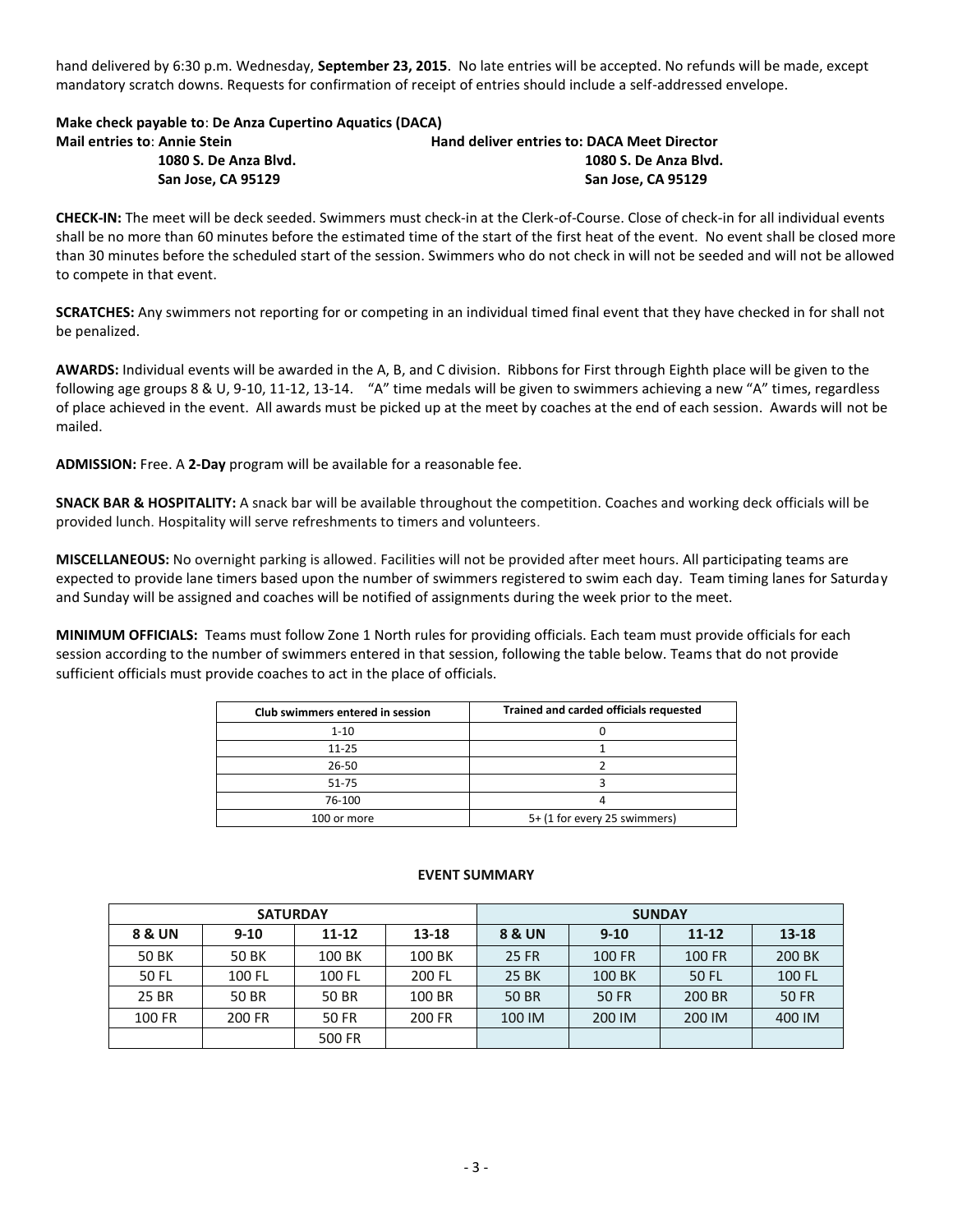|                | Saturday, October 3, 2015 |               |               | Sunday, October 4, 2015 |
|----------------|---------------------------|---------------|---------------|-------------------------|
|                | <b>SESSION A</b>          |               |               | <b>SESSION A</b>        |
| <b>EVENT#</b>  | <b>EVENT</b>              | <b>EVENT#</b> | <b>EVENT#</b> | <b>EVENT</b>            |
| $\mathbf{1}$   | 11-12 100 BACK            |               | 43            | $11 - 12$ 100 FREE      |
| 3              | 13 & O 100 BACK           | 4             | 45            | 13 & O 200 BACK         |
| 5              | $11 - 12$ 100 FLY         |               | 47            | $11 - 1250$ FLY         |
| $\overline{7}$ | 13 & O 200 FLY            | 8             | 49            | 13 & O 100 FLY          |
| 9              | 11-12 50 BREAST           |               | 51            | 11-12 200 BREAST        |
| 11             | 13 & O 100 BREAST         | 12            | 53            | 13 & O 50 FREE          |
| 13             | $11 - 1250$ FREE          |               | 55            | $11 - 12200$ IM         |
| 15             | 13 & O 200 FREE           | 16            | 57            | 13 & O 400 IM           |
| 17             | $11 - 12500$ FREE         |               |               | <b>SESSION B</b>        |
|                | <b>SESSION B</b>          |               |               | $11 - 12$ 100 FREE      |
|                | 11-12 100 BACK            | 20            | 61            | $9 - 10100$ FREE        |
| 21             | 10 & U 50 BACK            | 22            | 63            | 8 & U 25 FREE           |
|                | 11-12 100 FLY             | 24            |               | $11 - 1250$ FLY         |
| 25             | $9 - 10100$ FLY           | 26            | 67            | 9-10 100 BACK           |
| 27             | 8 & U 50 FLY              | 28            | 69            | 8 & U 25 BACK           |
|                | 11-12 50 BREAST           | 30            |               | 11-12 200 BREAST        |
| 31             | 9-1050 BREAST             | 32            | 73            | $9 - 1050$ FREE         |
| 33             | 8 & U 25 BREAST           | 34            | 75            | 8 & U 50 BREAST         |
|                | $11 - 1250$ FREE          | 36            |               | $11 - 12200$ IM         |
| 37             | $9 - 10200$ FREE          | 38            | 78            | $9 - 10200$ IM          |
| 39             | 8 & U 100 FREE            | 40            | 81            | 8 & U 100 IM            |
|                | $11 - 12500$ FREE         | 42            |               |                         |

|                         | Saturday, October 3, 2015 |                 |               | Sunday, October 4, 2015 |               |  |  |  |
|-------------------------|---------------------------|-----------------|---------------|-------------------------|---------------|--|--|--|
|                         | <b>SESSION A</b>          |                 |               | <b>SESSION A</b>        |               |  |  |  |
| <b>EVENT#</b>           | <b>EVENT</b>              | <b>EVENT#</b>   | <b>EVENT#</b> | <b>EVENT</b>            | <b>EVENT#</b> |  |  |  |
| $\mathbf{1}$            | 11-12 100 BACK            |                 | 43            | $11 - 12$ 100 FREE      |               |  |  |  |
| $\overline{\mathbf{3}}$ | 13 & O 100 BACK           | 4               | 45            | 13 & O 200 BACK         | 46            |  |  |  |
| 5                       | $11 - 12$ 100 FLY         |                 | 47            | $11 - 1250$ FLY         |               |  |  |  |
| $\overline{\mathbf{z}}$ | 13 & O 200 FLY            | 8               | 49            | 13 & O 100 FLY          | 50            |  |  |  |
| 9                       | 11-12 50 BREAST           |                 | 51            | 11-12 200 BREAST        |               |  |  |  |
| 11                      | 13 & O 100 BREAST         | 12 <sup>2</sup> | 53            | 13 & O 50 FREE          | 54            |  |  |  |
| 13                      | $11 - 1250$ FREE          |                 | 55            | $11 - 12200$ IM         |               |  |  |  |
| 15                      | 13 & O 200 FREE           | 16              | 57            | 13 & O 400 IM           | 58            |  |  |  |
| 17                      | $11 - 12500$ FREE         |                 |               | <b>SESSION B</b>        |               |  |  |  |
|                         | <b>SESSION B</b>          |                 |               | $11 - 12$ 100 FREE      | 60            |  |  |  |
|                         | 11-12 100 BACK            | 20              | 61            | $9 - 10100$ FREE        | 62            |  |  |  |
| 21                      | 10 & U 50 BACK            | 22              | 63            | 8 & U 25 FREE           | 64            |  |  |  |
|                         | 11-12 100 FLY             | 24              |               | $11 - 1250$ FLY         | 66            |  |  |  |
| 25                      | $9 - 10100$ FLY           | 26              | 67            | $9 - 10100$ BACK        | 68            |  |  |  |
| 27                      | 8 & U 50 FLY              | 28              | 69            | 8 & U 25 BACK           | 70            |  |  |  |
|                         | 11-12 50 BREAST           | 30              |               | 11-12 200 BREAST        | 72            |  |  |  |
| 31                      | $9 - 1050$ BREAST         | 32              | 73            | $9 - 1050$ FREE         | 74            |  |  |  |
| 33                      | 8 & U 25 BREAST           | 34              | 75            | 8 & U 50 BREAST         | 76            |  |  |  |
|                         | $11 - 1250$ FREE          | 36              |               | $11 - 12200$ IM         | 78            |  |  |  |
| 37                      | $9 - 10200$ FREE          | 38              | 78            | $9 - 10200$ IM          | 80            |  |  |  |
| 39                      | 8 & U 100 FREE            | 40              | 81            | 8 & U 100 IM            | 82            |  |  |  |

Use the following URL to find the time standards: <http://www.pacswim.org/swim-meet-times/standards>